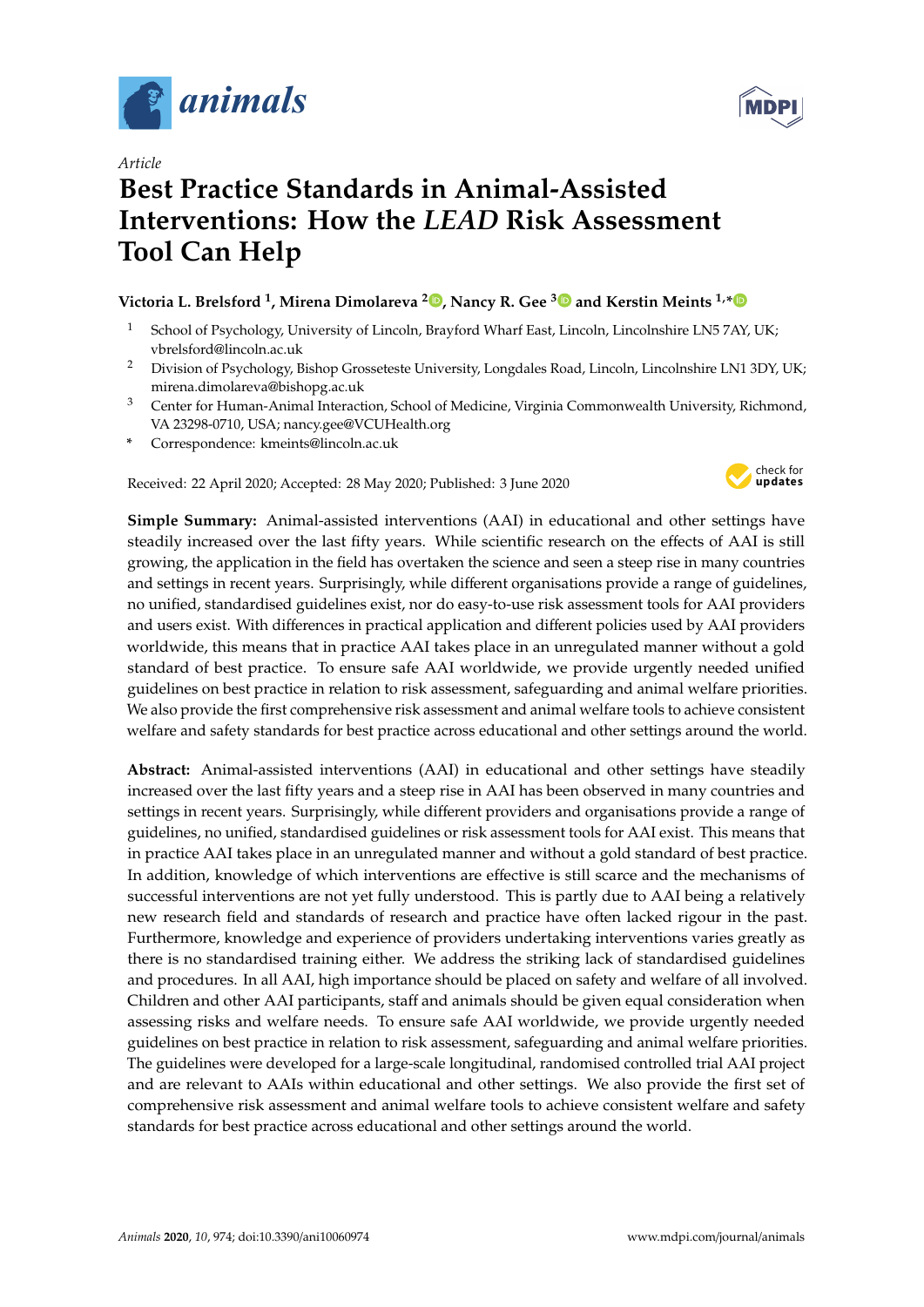**Keywords:** animal-assisted interventions; dog-assisted interventions; safety standards; risk assessment tool; risk assessment; risk; best practice recommendations

## **1. Introduction**

Public and scientific interest in the benefits of human–animal interactions (HAI) and animal-assisted interventions (AAI) has been steadily increasing over the last fifty years [\[1](#page-8-0)[–4\]](#page-8-1). Consequently, the inclusion of animals within the educational environment has become increasingly popular [\[4\]](#page-8-1).

However, despite the surge in AAI, no unified, standardised guidelines for animal-assisted interventions exist, nor are there universal, ethical guidelines relating to human–animal interactions [\[5\]](#page-8-2), or accrediting or regulatory bodies. Instead, different providers and organisations worldwide provide a range of guidelines and voluntary codes of practice (e.g., Pet Partners, USA; Society for Companion Animal Studies (SCAS), UK; Animal-Assisted Interventions International (AAII)). Both SCAS and AAII have renewed their guidelines in 2019 [\[6,](#page-8-3)[7\]](#page-8-4); see also the International Association of Human-Animal Interaction Organizations (IAHAIO) White Paper 2018 [\[8\]](#page-8-5). Serpell et al. [\[9\]](#page-8-6) provide a recent representative survey of current standards and differing practices in the USA. It is noteworthy that in the US, and around the world, many organisations have set some guidelines and policies as to how they prefer to work, but guidance and actual practices differ. This means that, thus far, in settings around the world, AAI takes place in an unregulated manner and without an accepted gold standard of best practice. In addition, there is also a need to standardise training for AAI providers as considerable variation prevails in how knowledgeable providers and their AAI teams are. In the following, we address the striking lack of a risk assessment tool and of standardised guidelines and procedures and contribute to knowledge improvement and awareness in stakeholders and all involved in AAI.

Prior to implementing animal-assisted education (AAE) or to applying AAI in an educational or any other environment, it is important that educators and practitioners understand three essential points.

Firstly, whilst some research shows that animals have been found to enrich educational practices and may support specific tasks such as reading [\[10\]](#page-8-7), can aid social functioning [\[11\]](#page-9-0) and can provide social support for children with insecure/disorganised attachment [\[12](#page-9-1)[,13\]](#page-9-2), it must be noted that there is still a need for rigorous research evidence to provide a robust knowledge base on effective interventions in relation to both typically developing children and children with special needs (for overviews see [\[14](#page-9-3)[–16\]](#page-9-4). This urges caution concerning, for example, the inclusion of animals in educational settings and highlights the role of senior leaders to design, prepare and monitor their investigations carefully.

AAE or, more generally, AAI, must not be considered a 'one-size-fits-all' approach; instead, practitioners should be knowledgeable about existing research and be aware of which practice has previously produced effective outcomes in comparable settings (as demonstrated by robust research findings) and seek appropriate professional guidance before embarking on AAI with children, students, older learners or other participants. This will ensure that the chosen intervention is appropriate to the needs of the individuals concerned and has the potential to produce beneficial results.

Secondly, it is important that educators, therapeutic practitioners and researchers exercise ethical and conscientious decision-making when considering applying AAI sessions within educational or other settings and in the process also eliminate unnecessary contact and/or stress for animals. Consideration must be given to the welfare needs of all involved, including the animals and these should not be compromised in favour of the child, young person or other AAI recipient.

Thirdly, practitioners, educators and others advocating the interaction of animals and humans within educational or other settings should be mindful of the potential risks to both humans and animals. It is crucial that settings undertake hazard identification and implement practical control measures in advance of carrying out AAI or AAE, not least to protect the welfare of animals. This can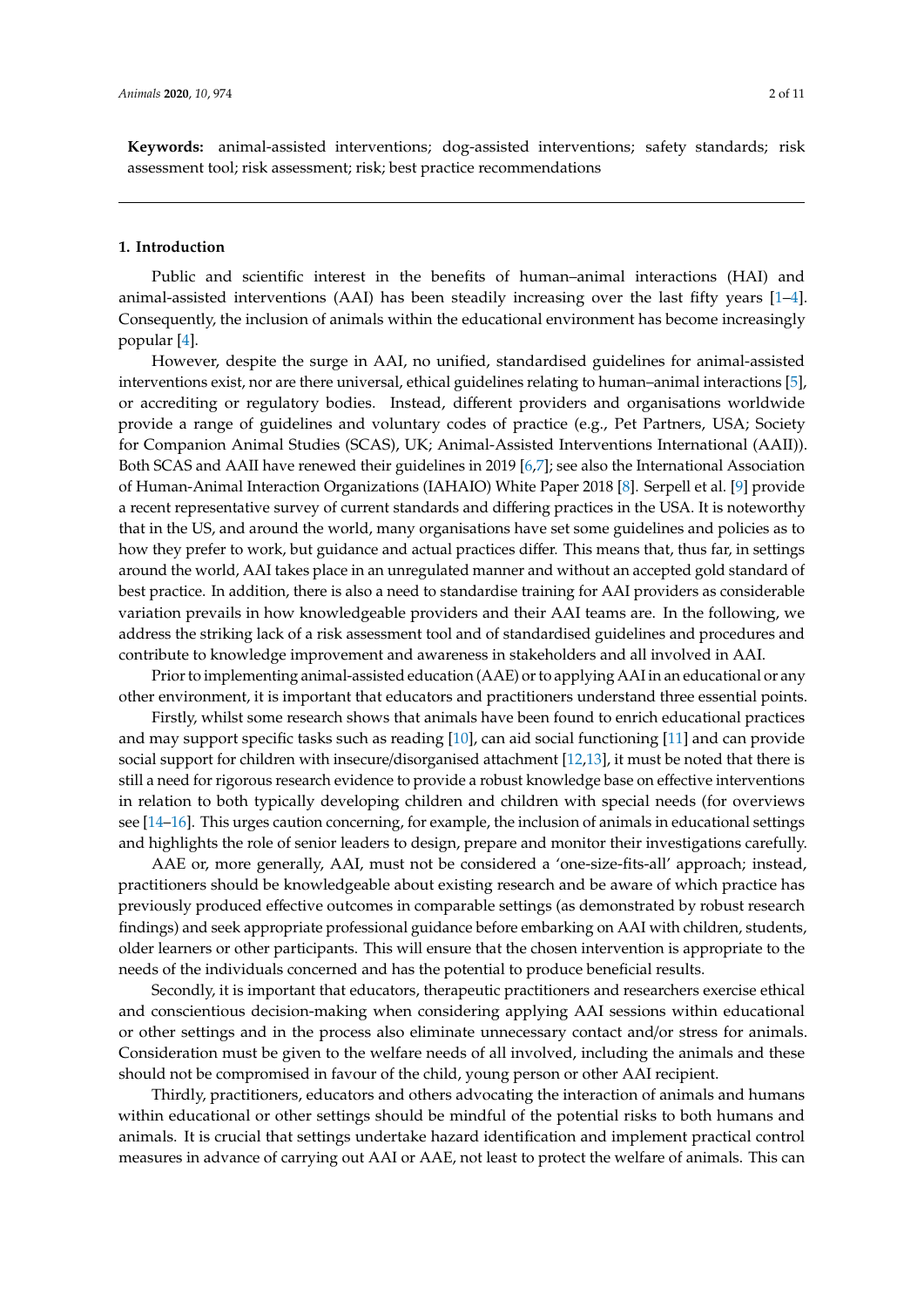be achieved through a combination of risk assessment, child/participant safeguarding practices and the implementation of animal welfare protocols.

This article will propose such guidelines and risk assessment practices. We will discuss in detail all areas of safety for animals, children and other participants, as well as staff involved during AAI in educational and other settings. The **L**incoln **E**ducation **A**ssistance with **D**ogs (**LEAD**) risk assessments with safety and welfare tools and guidelines (Tables S1 and S2) and the dog welfare plan (Table S3) were developed by the LEAD team from October 2015 to May 2016. The risk assessment tools were successfully trialled and implemented in the context of a longitudinal randomised controlled trial AAI project, running from 2015–2018 [\[17\]](#page-9-5); also see LEAD webpages [\[18\]](#page-9-6) for more detail on the project: http://[lead.blogs.lincoln.ac.uk](http://lead.blogs.lincoln.ac.uk) (publications from the project in progress). Please note that the results of the different project arms are not the point of discussion here and will be reported elsewhere.

The LEAD tools are appropriate for the application of animal-assisted interventions (AAI) overall, animal-assisted education (AAE), but also animal-assisted therapy (AAT) and animal-assisted activities (AAA) (for an overview of types of animal-assisted interventions, see [\[2\]](#page-8-8)).

Indeed, all interventions with animals, and particularly dogs, will benefit from applying these comprehensive and rigorous risk assessment tools.

# **2. Guidelines for HAI and AAI: The LEAD Risk Assessment Toolkit**

The LEAD Risk Assessment Toolkit (Tables S1–S3) is recommended as a comprehensive tool and proactive measure towards achieving high standards of safe and ethical practice within the field of HAI and AAI. The toolkit consists of a school risk assessment tool for dog-assisted interventions, a general settings risk assessment tool and a dog care plan. See Tables S1 and S2 for risk tools and see Table S3 for the dog care plan which is to be used with each of the risk tools. This toolkit allows for a consistent application of risk assessment in relation to managing AAI sessions in various settings, for example by educators, therapeutic practitioners and researchers. It also offers room for flexibility in that it is mindful that educational, therapeutic and other establishments will have their own policies and procedures that must be obeyed. Allowing settings to incorporate their requirements into the tool creates a bespoke risk assessment, suitable for any educational or other setting and for children and learners of all ages and abilities, from nurseries to mainstream schools and special educational needs schools.

#### *2.1. Safeguarding and Protection of Children, Young People and Other Participants: Human Contact*

Safeguarding children and young people means protecting them from abuse and maltreatment. Safeguarding also includes to keep them safe from harm to their health or their development, letting them grow up with effective care, and enabling them to have the best outcomes for the future [\[19\]](#page-9-7)). In the UK, local authorities have the overarching responsibility for safeguarding and promoting the welfare of all children and young people in their area. Within this framework, and under regulations made in sections 94 (1) and (2) of the UK's Education and Skills Act 2008 [\[20\]](#page-9-8), all educational establishments have a statutory duty to ensure that safeguarding arrangements are in place. Systems for implementing the safeguarding and promotion of welfare of children and young people will vary between establishments; nevertheless, all must have safeguarding policies in place and staff should be made aware of them as they have a responsibility to keep children and young people safe.

For schools, it is best practice to check that all educators, therapeutic practitioners, researchers and animal/dog handlers who are in close contact with pupils are eligible to work with children and young people prior to interventions beginning. Next to obtaining relevant references, a formal way of checking if a person can be allowed to work with children and young people can be to ask for a "police records check" which is provided in a variety of countries. Please note that different countries have different rules as to whether schools or employers are allowed to ask for police records and for which type of record. In the UK, the "Disclosure and Barring Service" (DBS) certificates are of four types: a basic check shows unspent convictions and conditional cautions; a standard check shows spent and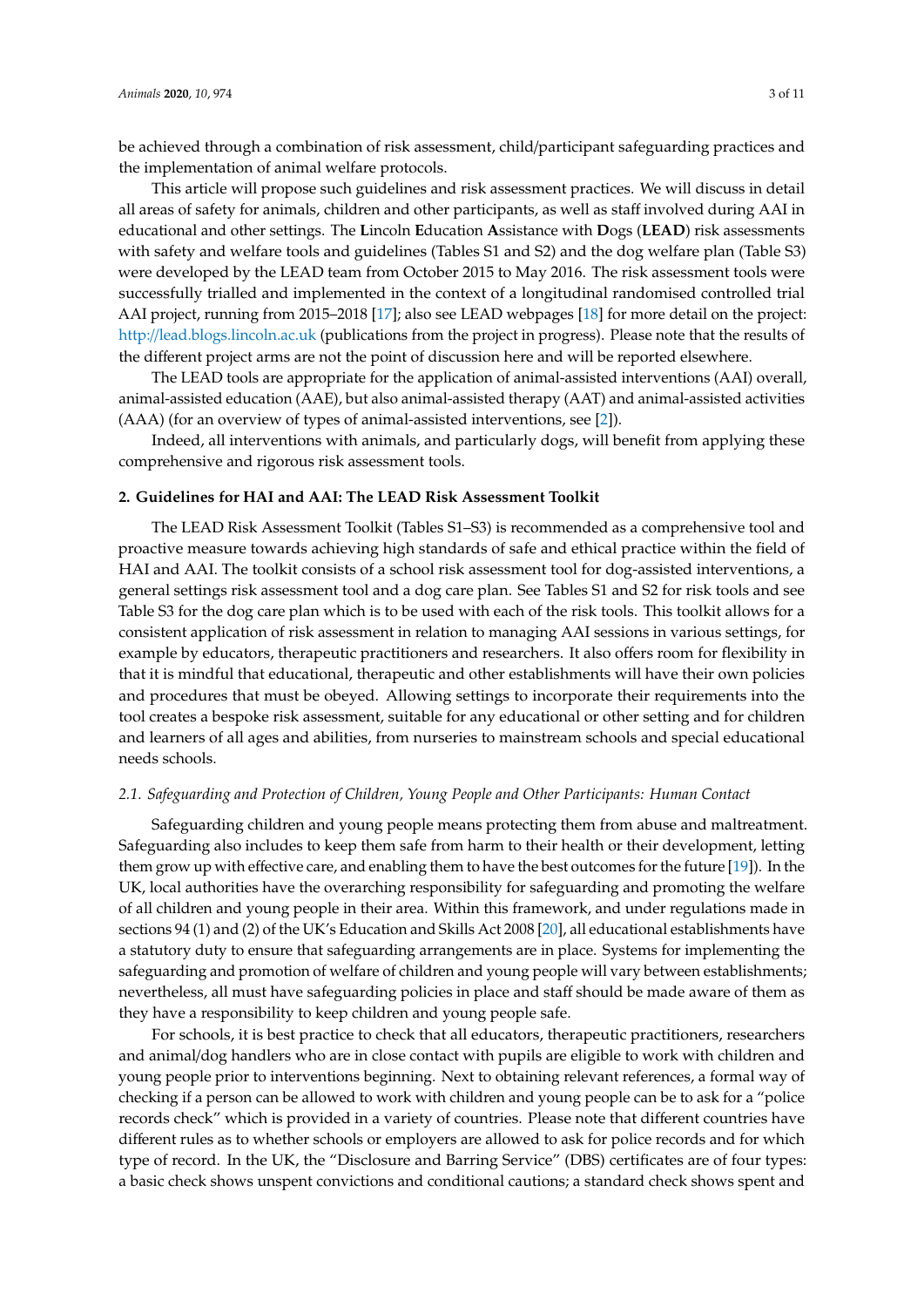unspent convictions, cautions, reprimands and final warnings; an enhanced check shows the same as a standard check, plus information held by the local police considered relevant to the role and a further enhanced check includes barred lists [\[21\]](#page-9-9)). The DBS carries detailed information on who can be asked

to undergo a check and for whom this is not necessary or allowed. The LEAD risk assessment toolkit encourages best practice by advising that in all settings when researchers, educators, practitioners and dog handlers come into direct contact with children/young people or other specific or vulnerable populations, they check if they require the relevant DBS checks prior to intervention commencing.

To further safeguard all participants' interests, valid consent for participants should be obtained (as outlined for example by BPS Code of Conduct [\[22\]](#page-9-10), see Chapters 4 and 10). For vulnerable populations, e.g., children under 16 and others lacking the capacity to consent by themselves, caregiver consent will be sought. In addition, participants' assent to taking part will be obtained prior to any AAI and shall be monitored throughout. AAI should be ceased if any signs of wanting to stop are detected. Other participants will actively consent. All participants can withdraw from the AAI at any time without having to give a reason.

In addition, children will not need to be left alone with dog handlers, but should be supervised by another adult, for example a teacher or teaching assistant, during an animal intervention or animal activity. Ideally, AAI sees the dog handler in charge of the animal and his/her welfare, and an educational or therapeutic practitioner is responsible for the child or other participant and ensuring that the aims of the session are met. It would therefore not be recommended that dog handlers (who are typically not trained as teachers or educators) would be left in sole charge of children or young people during sessions. Instead, they should be free to monitor their dog for the whole session duration. However, a notable exception here consists, for example, of professional counselling psychologists or other therapists who employ their own therapy dog when seeing clients. While such cases still benefit from using the risk assessment toolkit, the nature of the treatment would preclude the presence of another adult.

Overall, researchers, dog handlers and practitioners applying AAI in educational settings must always also adhere to setting policy and participant safeguarding measures should be aligned with the procedures of any interventions implemented.

#### *2.2. Safeguarding and Protection of Children, Young People and Other Participants: Animal Contact*

All animals should always be treated with respect and dignity (Animal Welfare Act, 2006, [\[23\]](#page-9-11)) (see also the chapter below). The LEAD risk assessment toolkit focuses on interventions with dogs and advises that all dogs involved in educational or any other interventions be treated appropriately.

Before AAI occurs, all dogs should be assessed by independent assessors with a suitable knowledge of dog behaviour and welfare for their suitability to work with children and young adults or other participants. This is important to protect both the human and the dog's welfare needs, especially as school environments are often noisy and novel to the animals, and some could become startled and fearful, which should be avoided. Other dogs may become overexcited or boisterous, which could, in turn, cause problems for the researcher, educator or practitioner with maintaining control over the situation and maintaining a controlled environment. This may also heighten the risk of accidental injury and/or enhance the potential for a child or young person to become fearful if they were somewhat uncertain of being around a dog in the first place. Thus, it is crucial that dogs are assessed and judged as healthy and suitable to work with children, young people or other participants as and when this is relevant.

Where AAI is obtained through private and charitable organisations, it is advised that these organisations will have assessed their animals as suitable for interactions within the chosen settings; however, it would be prudent for any educators, practitioners or researchers wishing to engage in such interventions to check this in advance. All in all, we advise that best practice for researchers on AAI projects should involve an objective, external animal behaviourist or a veterinarian with appropriate training in animal behaviour to carry out assessments in a similar setting prior to the interactions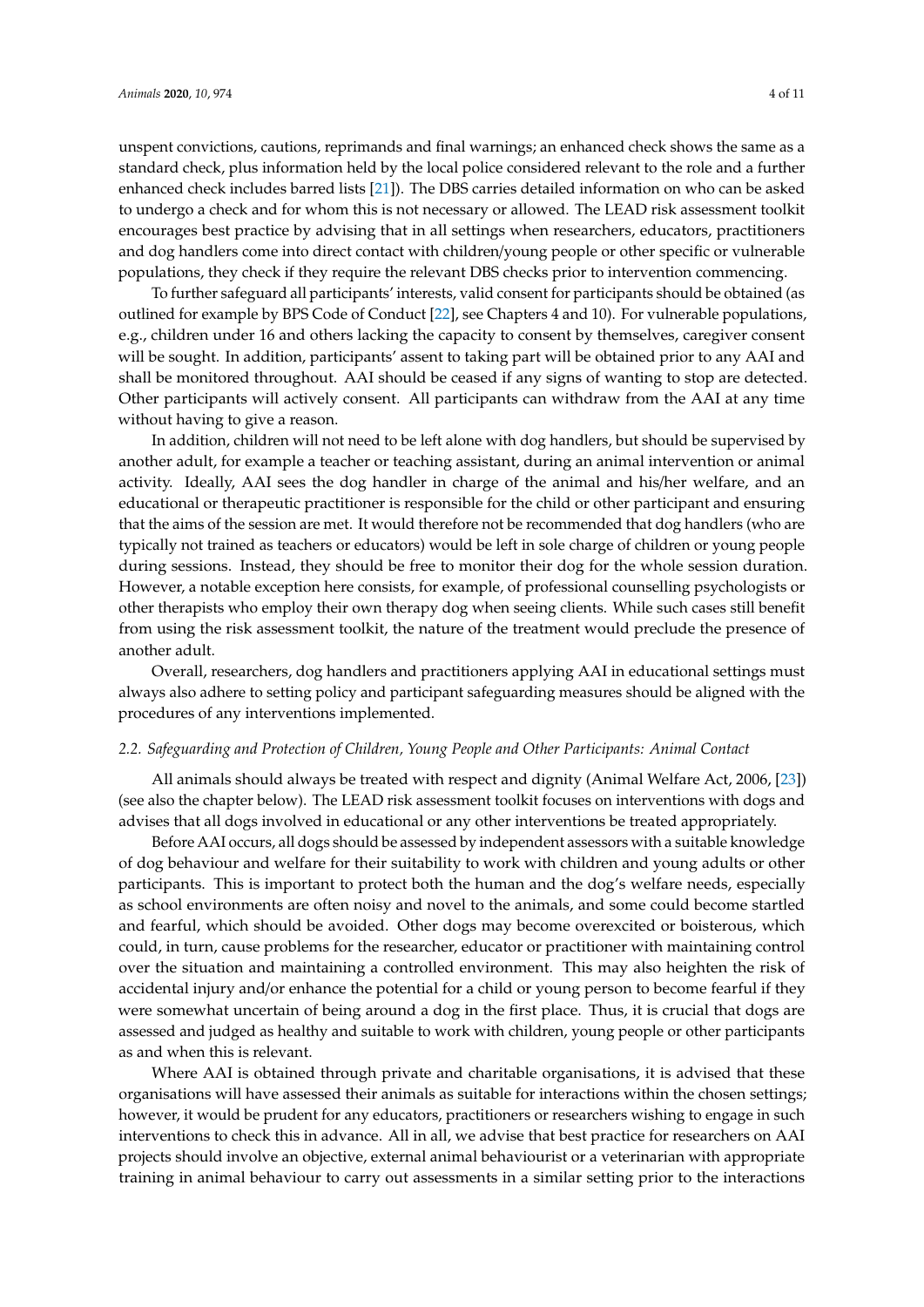to ensure the suitability of animals to be included in projects involving AAIs. Ensuring a current assessment of the dog's behaviour is important, as health or behavioural triggers may have changed since the initial assessment as a therapy animal, or the environment where the assessment took place may not closely mirror the type of environment the animal will work in. We therefore recommend training of dog handlers and regularly updated assessment of therapy animals by qualified assessors.

Dog handlers should be knowledgeable about their companion animal, should be trained in and able to read their body language and stress signals [\[24,](#page-9-12)[25\]](#page-9-13), always manage their dog's behaviour well, and safeguard the welfare of their pet partner at all times. As well as reducing the risk of falls, bites and scratches to the participant through a process of continual reflection and assessment by the handler, it is crucial that handlers act as role models for children and others in promoting compassionate behaviour. Modelling of contact behaviours, instructional guidance and discussions around the animals themselves can be used to achieve this.

In addition, it is essential that children, young people and all other AAI participants are made aware of and understand the reason for ground rules such as not rushing up and crowding the dogs, or hugging or kissing them, but instead showing respect and consideration for the animal's situation and keeping calm when animals are present. For some children or other participants with special needs who may need support to show restraint or follow instructions, it is important that a trained member of staff assists with mediating their responses. Ground rules for all AAI should be obeyed and set the tone for future interactions—high standards of compassionate behaviour towards animals should be demonstrated and maintained.

To enhance understanding of this and to reduce the risk of nervousness and adverse reactions to dogs, children, young people and all participating in interventions with animals should be given appropriate safety and welfare training in advance of interventions. For dog-assisted interventions, it is crucial that participants are given instruction on understanding stress signalling in dog behaviours [\[24\]](#page-9-12) as well as information on safe behaviour around dogs [\[26\]](#page-9-14).

In the unlikely event that scratches and bites do occur, these should be carefully attended to and a first aider be alerted to assess the injury and, if necessary, professional medical attention should be sought. All such incidents should be recorded in accordance with school/setting procedures and logged in accident/incident books as appropriate. Dog bites should also be reported to appropriate health agencies if and as required by local or national governments.

Interactions should be halted immediately where any behaviour from the child/participant or the animal calls into question the safety of the other. It is also vital that all dogs and dog-handler teams have valid and appropriate insurance. The LEAD risk assessment toolkit incorporates all these factors within its assessment process.

Finally, the location for the AAI should be agreed in advance and arrangements made for the appropriate care of the dog, given its size and temperament. This also applies to decisions such as how the animals enter and exit the setting, and an initial familiarisation visit. For instance, bringing a dog through a busy school entrance creates an opportunity for unmanaged interactions and could create discomfort, distress and risks for children or staff with allergies or phobias as well as stress for the dog and should be avoided where possible. School/setting personnel can aid in reducing this unnecessary interaction either by agreeing the use of alternative entrances or advising on suitable times for animals to enter and leave the school. Ideally, a separate room is to be used that is quiet, well-lit and ventilated and can be cleaned easily. Dogs should not be allowed to roam around the setting environment unrestricted and should always be accompanied by a handler, regardless of the size or type of animal.

Concerning hygiene and the reduction of risk from infection and illness, all school and childcare settings in the UK are required to follow guidance published by the Health Protection Agency in relation to infection control. The information is published with assistance from the Royal College of Paediatrics and Child Health [\[27\]](#page-9-15) and Public Health England [\[28\]](#page-9-16) and aims to prevent the spread of infections by ensuring routine immunisation, high standards of personal hygiene and practice, and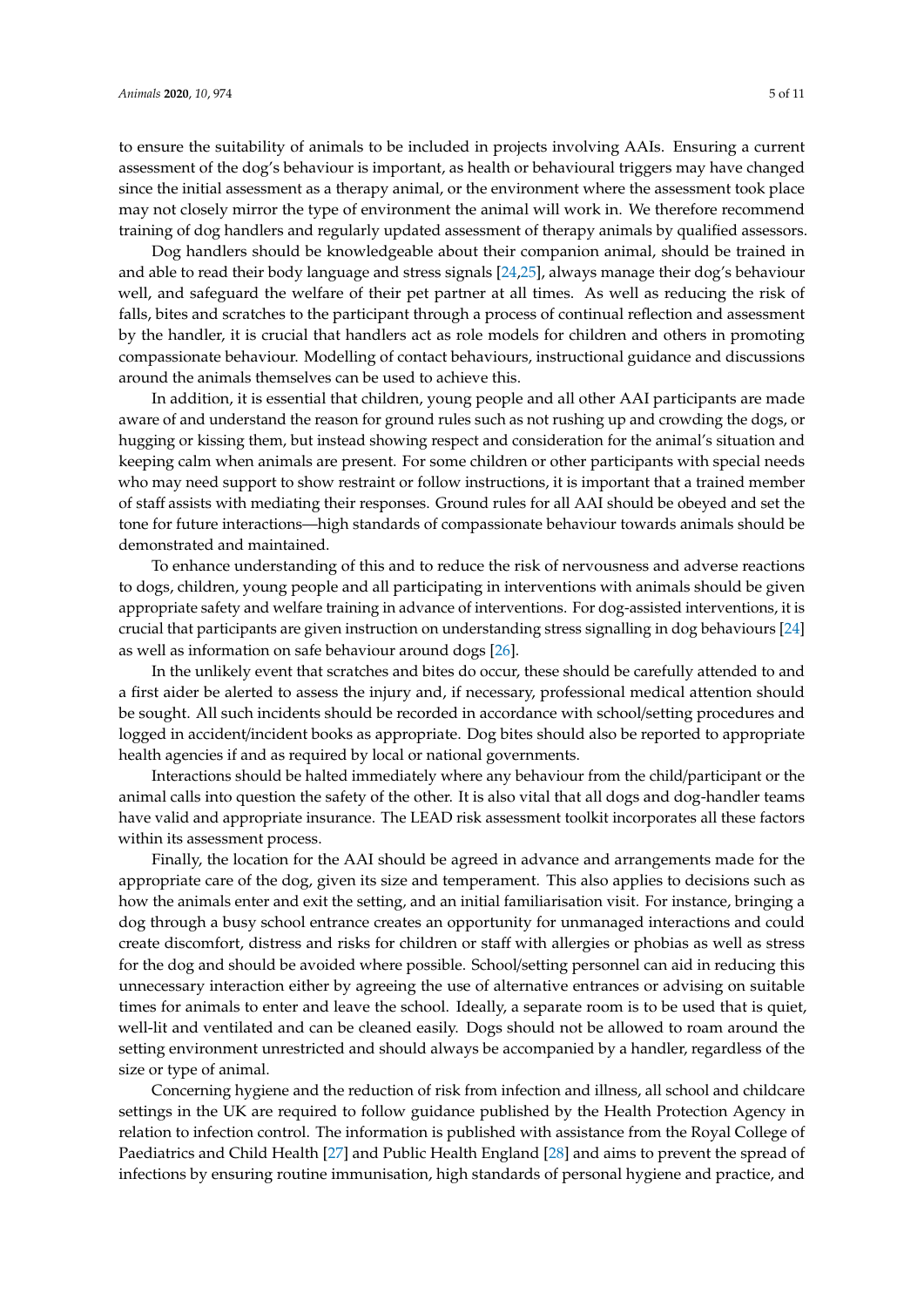maintaining a clean environment. The LEAD risk assessment toolkit makes clear, that staff in each setting must be aware of their own infection control policies and follow them as appropriate. These can be added to the LEAD risk assessment to create robust but bespoke assessments in-line with individual school policy. Hand-washing is seen as the most important and cost-effective practice to reduce the risk of cross-transmission of infections [\[29\]](#page-9-17). In practical terms, most AAI sessions in educational or other settings will not be carried out in a room which has a sink and running water readily accessible. Hand-sanitiser and anti-bacterial wipes should always be made available and should be used at the end of each session where an AAI participant has been in contact with an animal. Hand-sanitiser and anti-bacterial wipes do not replace the process of hand-washing, but should be a defence against germs until participants can wash their hands properly with soap and water. It is good practice for all participants to wash their hands at the end of intervention sessions before starting other activities—this is especially important before snack and mealtimes. Researchers and staff will also need to adhere to good hand-washing practices. Activities such as handling animals' bedding, water bowls and toys are all points of contact with the potential to spread germs. As well as setting a good example, it sets a standard for good practice in relation to limiting cross-infection where zoonotic diseases are concerned.

Good hygiene practices start with common sense. For example, children or other participants with significant cuts or abrasions on areas of the body which are likely to come into direct contact with an animal such as exposed hands, arms or legs, should have these areas covered. Any waste produced during sessions, whether accidental or routine should always be handled and disposed of whilst wearing disposable gloves. Waste should be disposed of regularly by adults and animal litter boxes should not be accessible to children. All contaminated items and surfaces should be properly cleaned and disinfected in accordance with the individual schools' health and safety protocols. It is important that cross-contamination does not occur, and that cloths and cleaning products are fit for purpose and disposed of in accordance with the setting's protocols.

As far as allergies and phobias, diseases and parasites are concerned, the LEAD risk assessment toolkit advises that before embarking on the introduction of AAIs, relevant information should be sought and verified in relation to both visiting animals and the children or other participants who the animals will be in direct contact with.

With respect to the dogs, it would be expected that organisations working to provide AAIs would have appropriate checks in place to ensure that animals working for them are clean, vaccinated, wormed and flea treated. Researchers and practitioners should seek confirmation from handlers by viewing veterinary records for each dog assessed and checking that these are up to date.

With respect to the recent raw meat-based diets (RMBD) debate, research results showed bacteria and parasites in RMBDs, including antibiotic-resistant bacteria [\[30](#page-9-18)[,31\]](#page-9-19). It is argued that RMBDs "may be a possible source of bacterial infections in pet animals and if transmitted pose a risk for human beings" and if "non-frozen meat is fed, parasitic infections are also possible". It was concluded that "the presence of antibiotic-resistant bacteria in RMBDs could therefore pose a serious risk to both animal health and public health—not only because infections with these bacteria are difficult to treat, but also because of the potential of it contributing to a more widespread occurrence of such bacteria" [\[31\]](#page-9-19), all above citation p. 1. While more research on this matter is needed, given the current state of knowledge, a number of UK health trusts and education authorities will not accept visits from therapy animals fed on raw meat diets. Organisations such as Pets as Therapy (PAT) in the UK, or Pet Partners in the USA preclude animals eating RMBDs from participating in their programmes and we recommend following this advice for animal-assisted interventions.

Information on allergies and phobias in the participants should be gained via a brief questionnaire to parents, caregivers or participants themselves to identify those who may suffer an allergic or phobic reaction to animals. Furthermore, practitioners must be mindful of these when conducting AAI sessions. It would be a mistake to assume that an educational or other environment with no animals on site is an allergen-free zone. Research shows that schools are likely to have relatively high concentrations of pet allergens due to second-hand contamination entering the environment naturally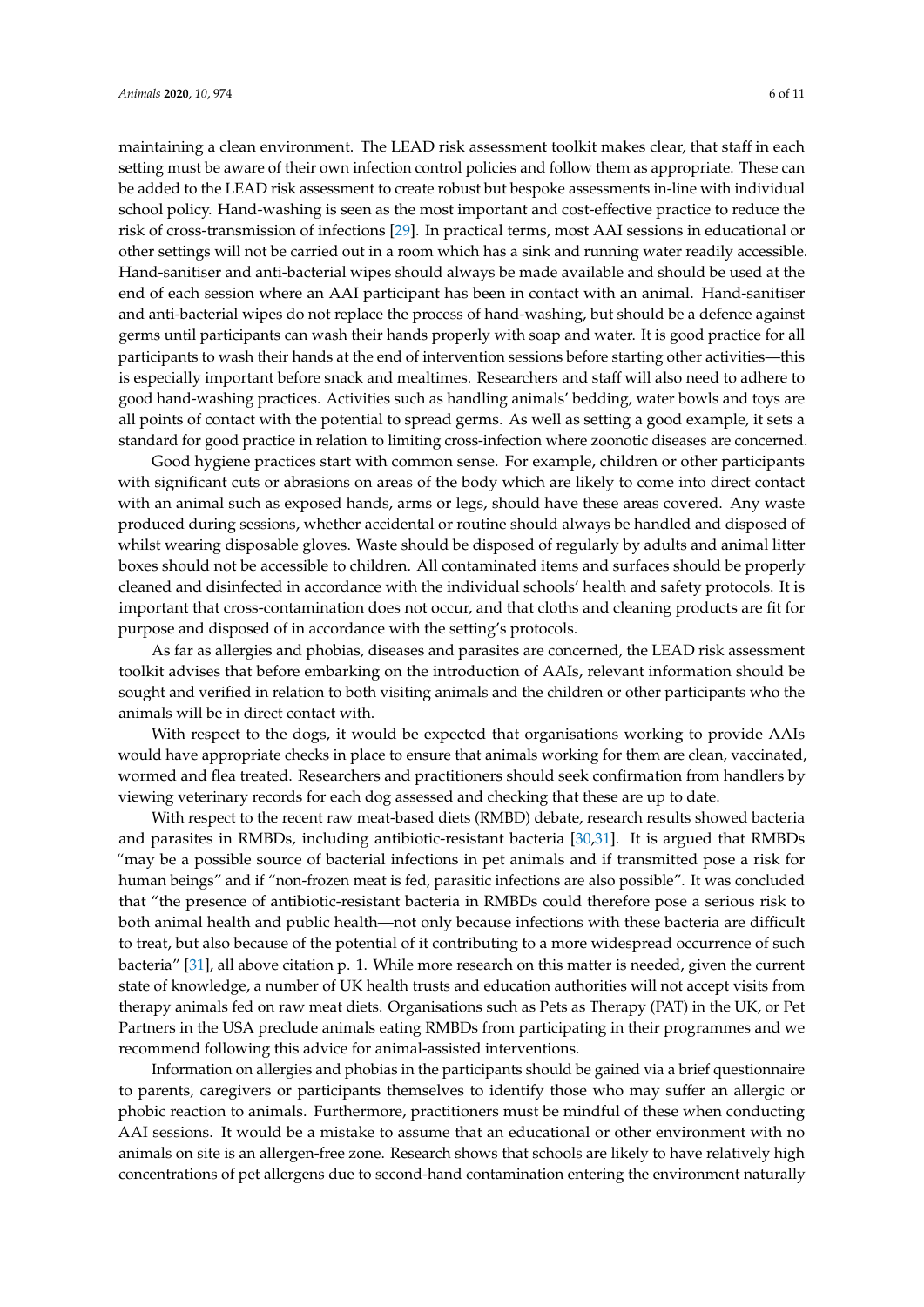through clothing or footfall, especially where pet ownership is high within the local community [\[32](#page-9-20)[,33\]](#page-10-0). Pet allergies are caused by contact with proteins found in the dander (skin flakes), saliva and urine of animals and not through pet hair, as is commonly thought, although pet hair may carry these allergens (Asthma and Allergy Foundation of America (AAFA) [\[34\]](#page-10-1); NHS, [\[35\]](#page-10-2)). High standards of personal and environmental hygiene will help with reducing allergens in the immediate environment and avoiding allowing animals to lick those they interact with is recommended within the LEAD risk assessment toolkit. Pupils or other participants with allergies do not necessarily need to be excluded from AAIs, but this depends on the trigger and severity of the allergy they have; the final decision over participation in sessions would be the responsibility of the participant/caregiver to decide. In the rare case that an allergic reaction did occur, medical assistance should be sought to deal with the situation appropriately. The setting procedure should be followed at all times and any incidents should be recorded appropriately by staff dealing with the incident.

In the questionnaire previously mentioned, parents or caregivers need to be asked if children have specific fears or phobias to the type of animal involved in AAI sessions. Exposing a child or young person, or any other participant, to unnecessary stress through a lack of information regarding phobias would be both unethical and dangerous. This does not mean that children or other participants with phobias cannot take part in sessions if they wish, but that the educator, practitioner, researcher and handler are all fully aware of the participant's needs and sessions are managed appropriately and in a controlled manner conducive to the requirements of the person concerned. Familiarisation sessions prior to intervention are good practice as they help alleviate anxieties in children and others by allowing them to get used to the animals (and vice versa), and also allows practitioners and researchers to gauge any unidentified anxieties in a controlled environment, therefore reducing the risk of problematic interactions once AAI sessions have begun.

#### *2.3. Protection of the Animal*

Dog handlers themselves are responsible for ensuring that their animal's physical and psychological wellbeing is protected and not compromised. The Animal Welfare Act 2006 [\[23\]](#page-9-11), Dog Welfare Act 2006 and the Dog Health and Welfare Act (Scotland) should always be adhered to. Section 9 of the Act places a duty of care on animal owners. However, it is seen as every person's responsibility to be mindful in all interactions with animals and to behave compassionately towards them.

Ensuring that a dog welfare plan (see Table S3) is included in risk assessment and is implemented and adhered to in practice can help to maintain best welfare practice. The welfare needs of animals must always be met during intervention sessions, whether involved in research or engaged through other sources to support learning. Part of ensuring animal welfare is to keep interactions positive and to react promptly to an animal showing initial signs of stress or wanting to stop any interaction. The length and intensity of sessions should be carefully considered. Unfortunately, regulations relating to this are lacking, possibly due to a lack of consistent and detailed research investigating which durations of interactions would be best for which animal partners, while still showing the best outcomes in participants [\[36\]](#page-10-3). There is also a lack of consistency and understanding relating to the differing needs of the wide variety of animals involved in AAIs—future work will need to explore this. The LEAD risk assessment toolkit outlines the need for the duration and intensity of contact between children or other participants and dogs to be minimised to protect them from unnecessary stress and fatigue, with an overall limit of, at most, 2 h per day as a guideline. However, dogs should always be observed carefully and if the animal shows any signs of tiredness or stress or of wanting to withdraw or stop, immediate cessation of any session has to be instigated. Furthermore, as every animal is different and educational environments and interventions differ in terms of the demands placed on the animal, AAIs should be set up by taking these factors into account.

The dog care plan also notes that water has to be available at all times, that a rest area should be provided for the animal (which children or participants are not permitted to invade) and that dogs have their toileting and exercise needs met by being taken outside of the premises as appropriate.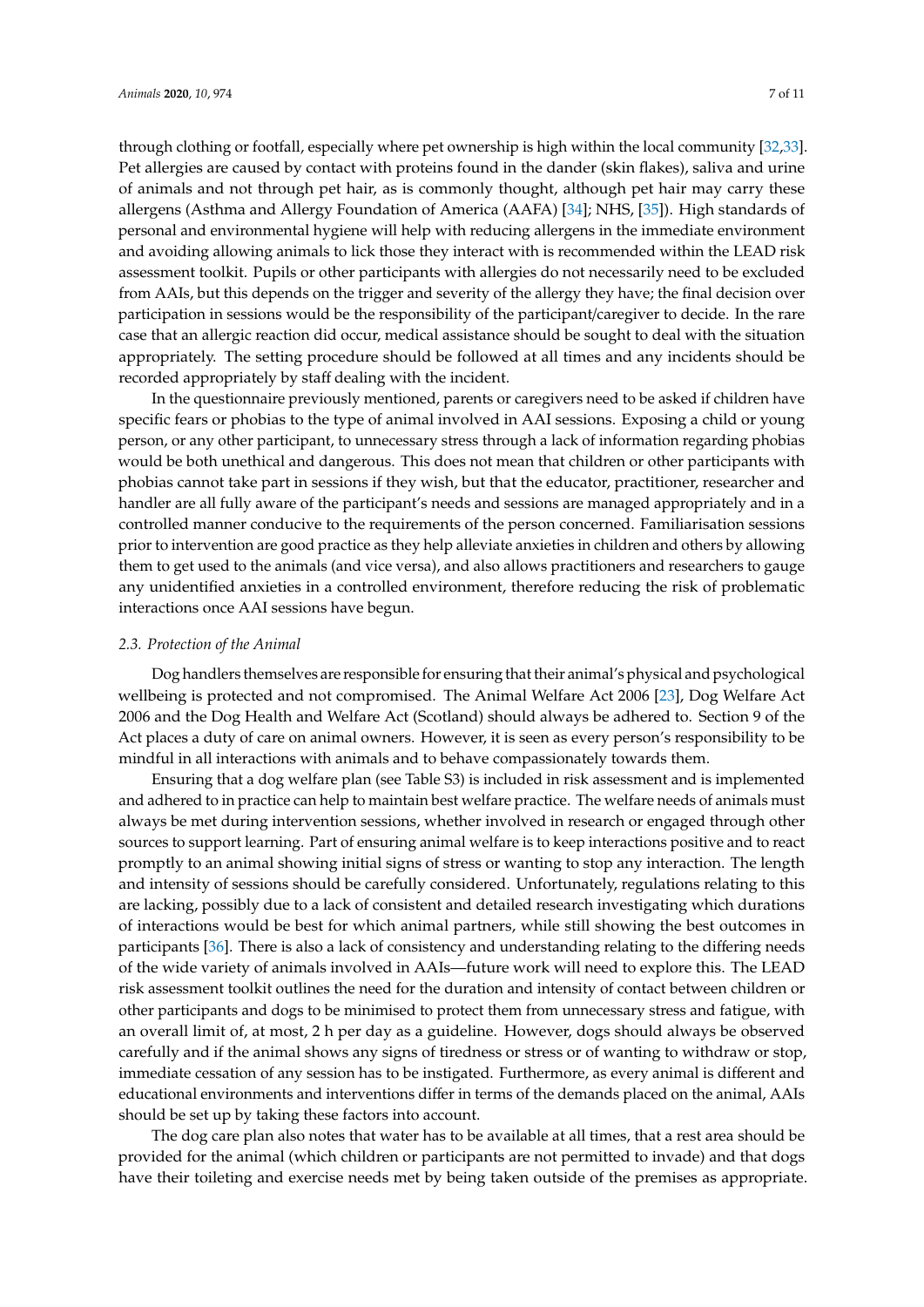In addition, the dog handler should have access to a dog first aid kit in case the dog sustains any injury while in the educational or any other setting. Animals should not have any current illnesses which may cause them discomfort or pain (e.g., arthritis). Dogs must have a yearly physical exam from a qualified veterinarian, test negative for worms and other parasites, and be current on all vaccines. It is good practice to have senior animals checked more frequently because they may develop physical sensitivities with advancing age, such as arthritis, which can be painful and thus stressful to the animal during the AAI sessions. The LEAD risk assessment toolkit incorporates this need for good practice in that dogs involved in AAE or in AAI, for example, for research projects, have a suitable care plan in place to ensure that all individuals understand the specific requirements of the animal involved; see the dog care plan (Table S3).

Given that the practice of AAI is becoming increasingly popular and may increase from a commercial perspective, it is imperative that risk assessments and following best practice are taken into account when engaging the services of any provider of AAI, or where research is being planned which involves such contact. It would be expected that individual providers publish their guidelines as to how long an animal is exposed to AAI during a working day, including the maximum number of days per week that the animal travels and works. If this is not published, practitioners should ask these questions and decide on the choice of provider strictly based on their ethical treatment of the animals.

# **3. Discussion**

The LEAD Risk Assessment tool is extensive and includes all areas discussed in this article. The tool is designed to enable educational and other settings to incorporate their own policy, procedure and wider best practice, making it a comprehensive risk assessment tool tailored to each specific setting. Whilst the addition of information is encouraged, it is not recommended that items are removed; all areas within the risk tool are relevant and should be addressed in order to demonstrate that risk is appropriately managed. The LEAD risk tool highlights the importance of hazard identification and the implementation of control measures to ensure that human–animal interactions do not create unnecessary risk or harm to those involved. Emphasis is placed on the need to safeguard and protect both humans and animals, and robust considerations should be made in advance of any sessions taking place within educational settings. A handler should be responsible for the animals at all times and participants of any age should not be left alone with any animals during or after intervention sessions. It is crucial that handlers understand their dogs; if an animal shows any signs of stress, discomfort or tiredness, the handler must take the decision to terminate the session to protect the welfare of the animal involved. Children and other participants should be taught how to be safe around the dogs they meet and must understand and accept the rules of interaction. The animal's welfare must always be at the forefront of everyone's mind, and respect for animals promoted at all times.

Adhering to the LEAD risk tool will improve the safety of all involved and optimise procedures within AAI sessions. Ensuring the welfare of the animals involved is not only morally and ethically appropriate but will also result in less undesirable behaviours from the animal and reduce the risk of AAI sessions being terminated early and unsatisfyingly. Following these advised protocols with all involved will have the following effects: it will help children and other participants to experience positive interactions with dogs; it will assure settings and their governance, as well as dog handlers, that thorough risk assessments have been undertaken and interactions proceed in safety; and it will assist the researcher or supervisor in carrying out their studies or interventions in a controlled manner, while also ensuring that animals are treated with respect and care, promoting wider animal welfare within families and the community.

The current publication of the LEAD risk assessment tools and dog care plan will make it accessible for all interested parties. The tools and dog care plan are easy to implement and roll out, as they are freely accessible. They will additionally be promoted at conferences and with interested stakeholders nationally and internationally to ensure the broadest possible benefit to all interested parties.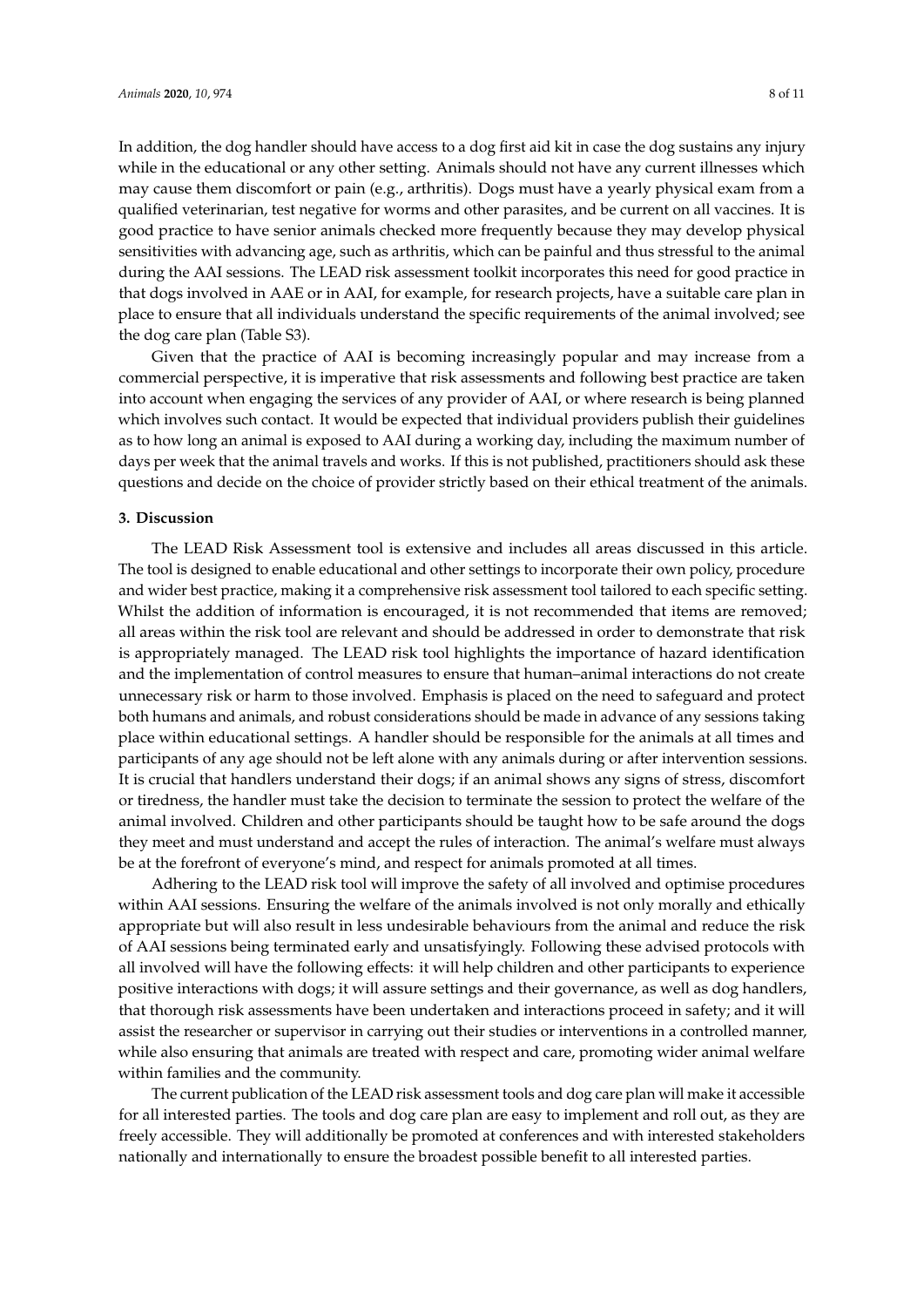#### **4. Conclusions**

To ensure safe AAI worldwide, we have provided urgently needed practical guidelines for best practice in relation to risk assessment, safeguarding and animal welfare priorities. These guidelines are coupled with the easy-to-use LEAD risk assessment tools, including a dog welfare plan. These tools are the first of their kind and are relevant to all AAIs. They will contribute to establishing risk awareness for all involved in AAI and ensure consistent welfare and safety standards for best practice across educational and other settings around the world.

**Supplementary Materials:** The following supplementary materials are available online at [www.mdpi.com](www.mdpi.com/xxx/s1)/xxx/s1, Table S1: Risk Assessment Tool for dog-assisted interventions in Schools and Educational Settings, Table S2: Risk Assessment Tool for dog-assisted interventions in Other Settings; Table S3: Dog Care Plan.

**Author Contributions:** Conceptualisation, V.L.B., M.D., N.R.G. and K.M.; funding acquisition, K.M.; investigation, V.L.B., M.D. and K.M.; methodology, V.L.B., M.D., N.R.G. and K.M.; project administration, V.L.B., M.D. and K.M.; supervision, K.M.; writing—original draft, V.L.B., M.D., N.R.G. and K.M.; writing—review & editing, V.L.B., M.D., N.R.G. and K.M. All authors have read and agreed to the published version of the manuscript.

**Funding:** This research was funded by the WALTHAM Centre for Pet Nutrition, Leicestershire, UK (now WALTHAM Petcare Science Institute, Leicestershire, UK).

**Conflicts of Interest:** The authors K.M., V.L.B., N.R.G. and M.D. declare no conflict of interest. In the interest of full and complete disclosure, we stated in the above article that the risk tool was developed to carry out a large-scale AAI project. At the time that that study was selected for funding, N.R.G. was employed by the funding agency, but that project was reviewed and identified for funding by a group of HAI experts external to the funding agency. Further, N.R.G.'s employment with the funding agency ceased on 1 August 2019, and she has not been compensated by the funding agency for her time on this paper, hence there is no conflict of interest with this submitted article as far as N.R.G., or any other author, is concerned. We can also confirm that the funding sponsors had no role in the conception, design, data interpretation, analysis for or writing of this manuscript, or any part of it, nor in the decision to publish this manuscript.

# **References**

- <span id="page-8-0"></span>1. Fine, A.H.; Gee, N.R. How animals help children learn. In *How Animals Help Students Learn: Research and Practice for Educators and Mental Health Professionals*; Gee, N.R., Fine, A.H., McCardle, P., Eds.; Routledge: New York, NY, USA, 2018; pp. 3–26.
- <span id="page-8-8"></span>2. Fine, A. *Handbook on Animal Assisted Therapy: Foundations and Guidelines for Animal Assisted Interventions*, 4th ed.; Academic Press: Cambridge, MA, USA, 2015.
- 3. Fine, A. *Handbook on Animal Assisted Therapy: Foundations and Guidelines for Animal Assisted Interventions*, 5th ed.; Academic Press: Cambridge, MA, USA, 2019.
- <span id="page-8-1"></span>4. Gee, N.R.; Fine, A.H.; McCardle, P. *How Animals Help Students Learn: Research and Practice for Educators and Mental Health Professionals*; Routledge: New York, NY, USA, 2018; pp. 3–26.
- <span id="page-8-2"></span>5. Ng, Z.; Albright, J.; Fine, A.H.; Peralta, J. Out ethical and moral responsibility: Ensuring the welfare of therapy animals. In *Handbook on Animal Assisted Therapy: Foundations and Guidelines for Animal Assisted Interventions*; Fine, A.H., Ed.; American Press: Cambridge, MA, USA, 2015; pp. 357–376.
- <span id="page-8-3"></span>6. SCAS. AAI Code of Practice (UK). 2019. Available online: http://[www.scas.org.uk](http://www.scas.org.uk/animal-assisted-interventions/code-of-practice/)/animal-assistedinterventions/[code-of-practice](http://www.scas.org.uk/animal-assisted-interventions/code-of-practice/)/ (accessed on 20 May 2020).
- <span id="page-8-4"></span>7. AAII. Standards of Practice. 2019. Available online: https://aai-int.org/[wp-content](https://aai-int.org/wp-content/uploads/2019/02/AAII-Standards-of-Practice.pdf)/uploads/2019/02/AAII-[Standards-of-Practice.pdf](https://aai-int.org/wp-content/uploads/2019/02/AAII-Standards-of-Practice.pdf) (accessed on 20 May 2020).
- <span id="page-8-5"></span>8. IAHAIO. White Paper 2014, Updated for 2018. 2018. Available online: https://iahaio.org/wp/[wp-content](https://iahaio.org/wp/wp-content/uploads/2018/04/iahaio_wp_updated-2018-final.pdf)/ uploads/2018/04/[iahaio\\_wp\\_updated-2018-final.pdf](https://iahaio.org/wp/wp-content/uploads/2018/04/iahaio_wp_updated-2018-final.pdf) (accessed on 21 May 2020).
- <span id="page-8-6"></span>9. Serpell James, A.; Kruger, K.A.; Freeman, L.M.; Griffin James, A.; Ng, Z.Y. Current Standards and Practices Within the Therapy Dog Industry: Results of a Representative Survey of United States Therapy Dog Organizations. *Front. Vet. Sci.* **2020**, *7*, 35. [\[CrossRef\]](http://dx.doi.org/10.3389/fvets.2020.00035) [\[PubMed\]](http://www.ncbi.nlm.nih.gov/pubmed/32118059)
- <span id="page-8-7"></span>10. Le Roux, M.C.; Swartz, L.; Swart, E. The effect of an animal-assisted reading program on the reading rate, accuracy and comprehension of grade 3 students: A randomized control study. *Child Youth Care* **2014**, *43*, 655–673. [\[CrossRef\]](http://dx.doi.org/10.1007/s10566-014-9262-1)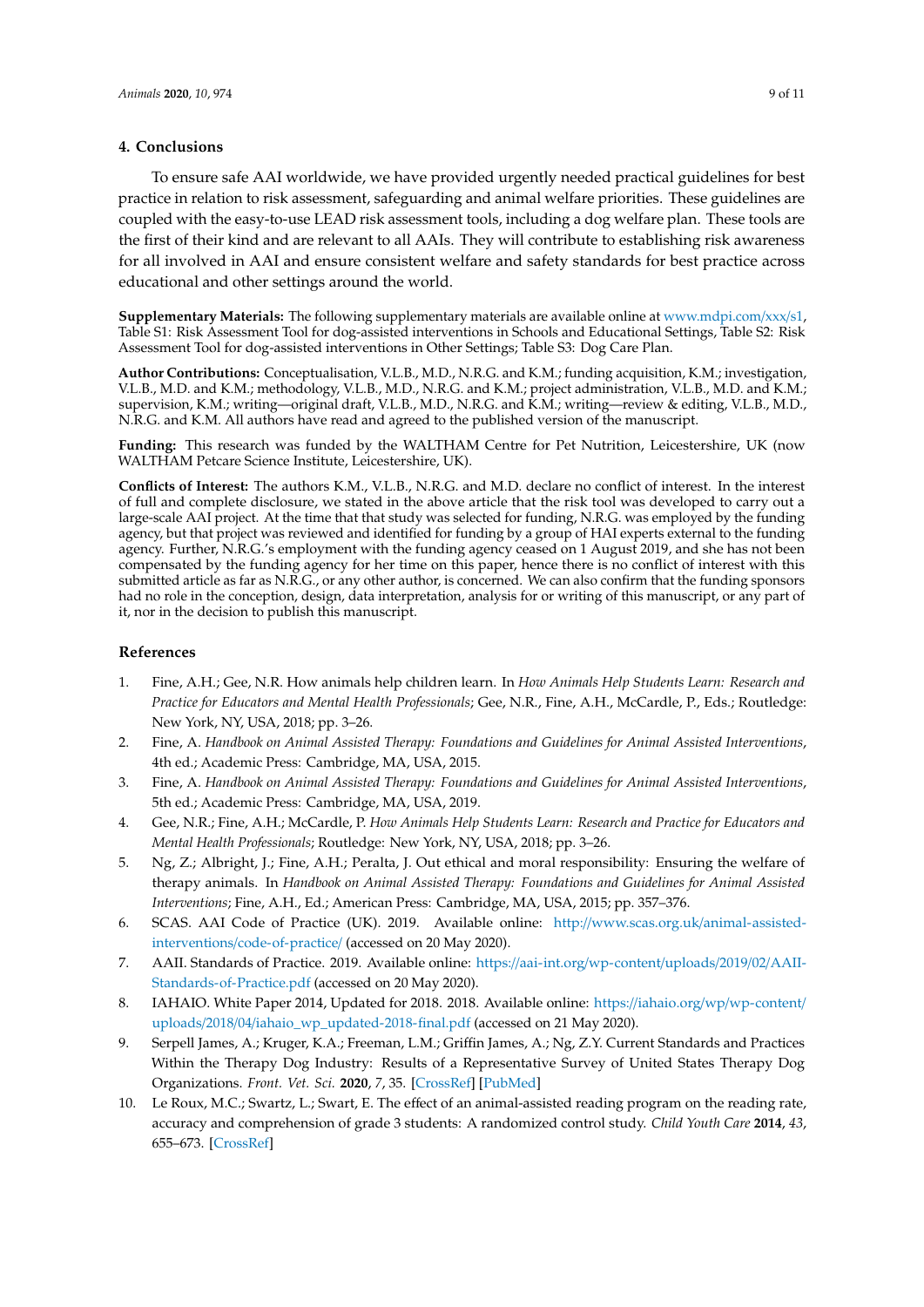- <span id="page-9-0"></span>11. O'Haire, M.E.; McKenzie, S.J.; Beck, A.M.; Slaughter, V. Animals may act as social buffers: Skin conductance arousal in children with Autism Spectrum Disorder in a social context. *Dev. Psychobiol.* **2015**, *57*, 584–595. [\[CrossRef\]](http://dx.doi.org/10.1002/dev.21310) [\[PubMed\]](http://www.ncbi.nlm.nih.gov/pubmed/25913902)
- <span id="page-9-1"></span>12. Beetz, A.; Kotrschal, K.; Turner, D.C.; Hediger, K.; Uvnäs-Moberg, K.; Julius, H. The effect of a real dog, toy dog and friendly person on insecurely attached children during a stressful task: An exploratory study. *Anthrozoös* **2015**, *24*, 349–368. [\[CrossRef\]](http://dx.doi.org/10.2752/175303711X13159027359746)
- <span id="page-9-2"></span>13. Beetz, A.; Julius, H.; Turner, D.; Kotrschal, K. Effects of social support by a dog on stress modulation in male children with insecure attachment. *Front. Psychol.* **2012**, *3*, 352. [\[CrossRef\]](http://dx.doi.org/10.3389/fpsyg.2012.00352) [\[PubMed\]](http://www.ncbi.nlm.nih.gov/pubmed/23162482)
- <span id="page-9-3"></span>14. Brelsford, V.L.; Meints, K.; Gee, N.R.; Pfeffer, K. Animal assisted interventions in the classroom—A systematic literature review. *Int. J. Environ. Res. Public Health* **2017**, *14*, 669. [\[CrossRef\]](http://dx.doi.org/10.3390/ijerph14070669) [\[PubMed\]](http://www.ncbi.nlm.nih.gov/pubmed/28640200)
- 15. McCune, S.; Esposito, L.; Griffin, J.A. Introduction to the thematic series on animal assisted interventions in special populations. *Appl. Dev. Sci.* **2017**, *21*, 136–138. [\[CrossRef\]](http://dx.doi.org/10.1080/10888691.2016.1252263)
- <span id="page-9-4"></span>16. O'Haire, M.E. Review of current evidence and future directions in animal-assisted intervention for children with Autism. *Autism Open Access* **2013**, *10*, 1.
- <span id="page-9-5"></span>17. Brelsford, V.L.; Dimolareva, M.; Meints, K.; Gee, N.R. LEAD Risk Assessment Tool. In Proceedings of the 27th International ISAZ Conference, Sydney, Australia, 2–5 July 2018; University of Sydney: New South Wales, Australia.
- <span id="page-9-6"></span>18. Lincoln Education Assistance with Dogs (LEAD). Available online: http://[lead.blogs.lincoln.ac.uk](http://lead.blogs.lincoln.ac.uk) (accessed on 22 May 2020).
- <span id="page-9-7"></span>19. NSPCC. *NSPCC Safeguarding Standards and Guidance for the Voluntary and Community Sector: Children, Young People and Adults Aged 0–25 (England)*; NSPCC: London, UK, 2017. Available online: https://[learning.nspcc.](https://learning.nspcc.org.uk/safeguarding-child-protection/) org.uk/[safeguarding-child-protection](https://learning.nspcc.org.uk/safeguarding-child-protection/)/ (accessed on 22 May 2020).
- <span id="page-9-8"></span>20. Education and Skills Act 2008. Available online: http://[www.legislation.gov.uk](http://www.legislation.gov.uk/ukpga/2008/25/contents)/ukpga/2008/25/contents (accessed on 20 May 2020).
- <span id="page-9-9"></span>21. DBS (Disclosure and Barring Service, UK). DBS Checks: Detailed Guidance. 2020. Available online: https://www.gov.uk/government/collections/[dbs-checking-service-guidance--2](https://www.gov.uk/government/collections/dbs-checking-service-guidance--2) (accessed on 20 May 2020).
- <span id="page-9-10"></span>22. The British Psychological Society. Code of Human Reearch Ethics. 2014. Available online: https://www.bps.org.uk/sites/bps.org.uk/files/Policy/Policy%20-%20Files/[BPS%20Code%20of%](https://www.bps.org.uk/sites/bps.org.uk/files/Policy/Policy%20-%20Files/BPS%20Code%20of%20Human%20Research%20Ethics.pdf) [20Human%20Research%20Ethics.pdf](https://www.bps.org.uk/sites/bps.org.uk/files/Policy/Policy%20-%20Files/BPS%20Code%20of%20Human%20Research%20Ethics.pdf) (accessed on 22 May 2020).
- <span id="page-9-11"></span>23. Legislation.Gov.UK. Animal Welfare Act 2006. 2015. Available online: https://[www.legislation.gov.uk](https://www.legislation.gov.uk/ukpga/2006/45/pdfs/ukpga_20060045_en.pdf)/ukpga/ 2006/45/pdfs/[ukpga\\_20060045\\_en.pdf](https://www.legislation.gov.uk/ukpga/2006/45/pdfs/ukpga_20060045_en.pdf) (accessed on 27 May 2020).
- <span id="page-9-12"></span>24. Meints, K.; Brelsford, V.; De Keuster, T. Teaching children and parents to understand dog signaling. *Front. Vet. Sci.* **2018**, *20*. [\[CrossRef\]](http://dx.doi.org/10.3389/fvets.2018.00257) [\[PubMed\]](http://www.ncbi.nlm.nih.gov/pubmed/30525045)
- <span id="page-9-13"></span>25. Shepherd, K. Development of behavior, social behavior and communication in dogs. In *BSAVA Manual of Canine and Feline Behaviour Medicine*; Horwitz, D., Mills, D., Heath, S., Eds.; British Small Animal Veterinary Association: Gloucester, UK, 2002; pp. 8–20.
- <span id="page-9-14"></span>26. Meints, K.; De Keuster, T. Brief report: Don't kiss a sleeping dog: The first assessment of "the blue dog" bite prevention program. *J. Pediatr. Psychol.* **2009**, *34*, 10. [\[CrossRef\]](http://dx.doi.org/10.1093/jpepsy/jsp053) [\[PubMed\]](http://www.ncbi.nlm.nih.gov/pubmed/19578138)
- <span id="page-9-15"></span>27. Royal College of Paediatrics and Child Health. Improving Child Health. 2017. Available online: [https:](https://www.rcpch.ac.uk/improving-child-health) //www.rcpch.ac.uk/[improving-child-health](https://www.rcpch.ac.uk/improving-child-health) (accessed on 22 May 2020).
- <span id="page-9-16"></span>28. Public Health England. Guidance on Infection Control in Schools and other Childcare Settings. 2017. Available online: https://www.gov.uk/government/uploads/system/uploads/[attachment\\_data](https://www.gov.uk/government/uploads/system/uploads/attachment_data/file/522337/Guidance_on_infection_control_in_schools.pdf)/file/522337/ [Guidance\\_on\\_infection\\_control\\_in\\_schools.pdf](https://www.gov.uk/government/uploads/system/uploads/attachment_data/file/522337/Guidance_on_infection_control_in_schools.pdf) (accessed on 22 May 2020).
- <span id="page-9-17"></span>29. Mathur, P. Hand hygiene: Back to basics of infection control. *Indian J. Med Res.* **2011**, *134*, 611–620. [\[CrossRef\]](http://dx.doi.org/10.4103/0971-5916.90985) [\[PubMed\]](http://www.ncbi.nlm.nih.gov/pubmed/22199099)
- <span id="page-9-18"></span>30. Hellgren, J.; Hästö, L.S.; Wikström, C.; Fernström, L.; Hansson, I. Occurrence of Salmonella, Campylobacter, Clostridium and Enterobacteriaceae in raw meat-based diets for dogs. *Vet. Rec.* **2019**, *184*, 442. [\[CrossRef\]](http://dx.doi.org/10.1136/vr.105199) [\[PubMed\]](http://www.ncbi.nlm.nih.gov/pubmed/30833301)
- <span id="page-9-19"></span>31. Van Bree, F.P.J.; Bokken, G.C.A.M.; Mineur, R.; Franssen, F.; Opsteegh, M.; van der Glessen, J.W.B.; Lipman, L.J.A.; Overgaauw, P.A.M. Zoonotic bacteria and parasites found in raw meat-based diets for cats and dogs. *Vet. Rec.* **2019**, *182*, 50. [\[CrossRef\]](http://dx.doi.org/10.1136/vr.104535) [\[PubMed\]](http://www.ncbi.nlm.nih.gov/pubmed/29326391)
- <span id="page-9-20"></span>32. Ownby, D.; Johnson, C. Recent understandings of pet allergies. *F1000Research* **2016**, *108*. [\[CrossRef\]](http://dx.doi.org/10.12688/f1000research.7044.1) [\[PubMed\]](http://www.ncbi.nlm.nih.gov/pubmed/26918180)